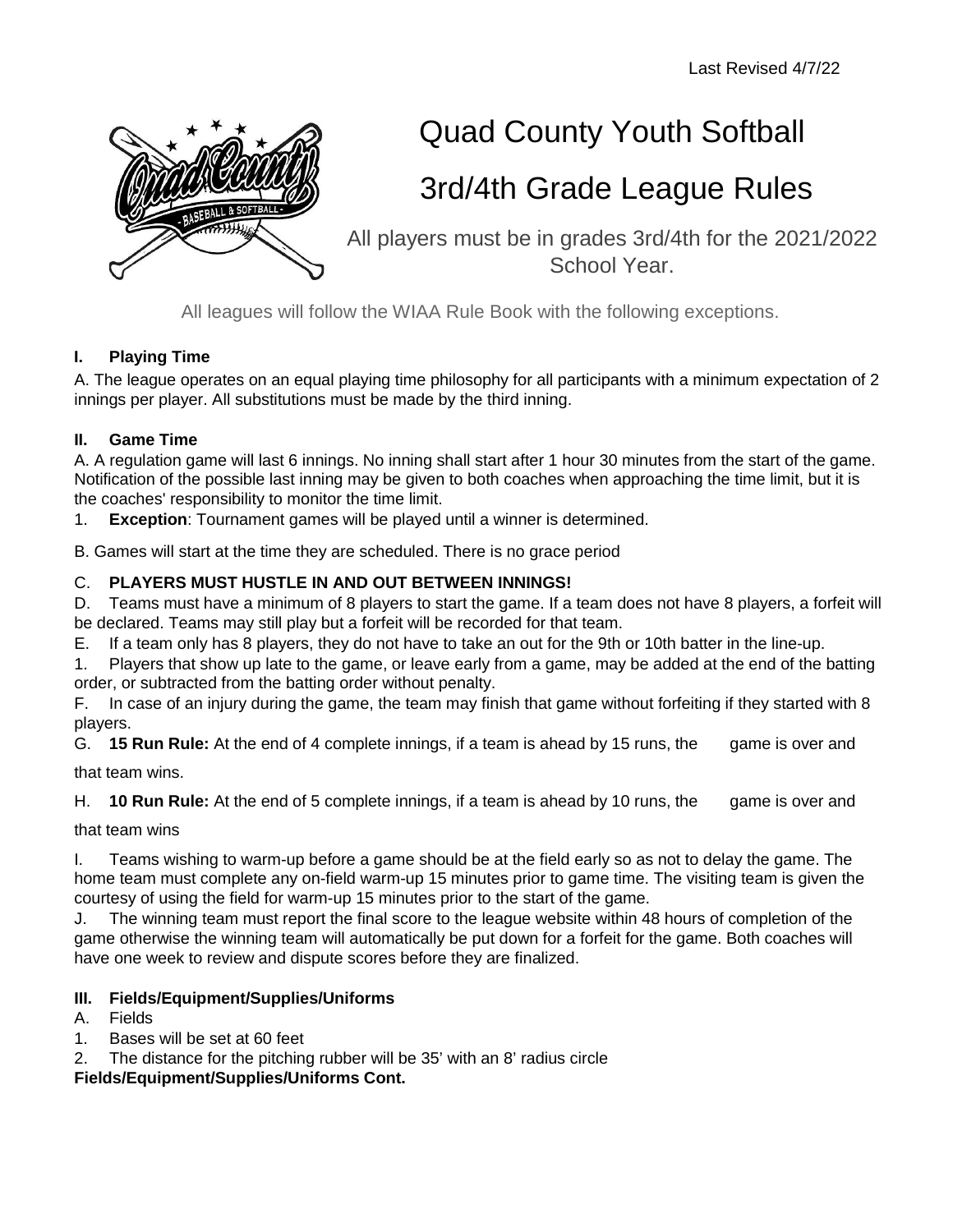- 3. Field conditions must meet the approval of the umpires and both coaches prior to the start of the game
- B. Equipment/supplies
- 1. The home team must supply two regulation 11" softballs for the game

2. Both teams must keep a legible scorebook for review by the umpire or the opposing coach at any time during the game

- 3. All helmets must comply with the National High School Guidelines, requiring face guards
- 4. For safety purposes, all batters and base runners must wear a batting helmet
- 5. Players coaching the bases must wear a helmet
- 6. All bats must be approved by ASA.

7. When on defense, the 1st Baseman, 3rd Baseman, and the Pitcher are required to wear a protective facemask. It is recommended, but not required

that all position players wear a protective facemask

C. Uniforms

- 1. Players are not allowed to wear jewelry
- 2. Metal spikes are not allowed
- 3. All teams must have numbered uniforms

# **IV. Batting**

A. Bunting is allowed. Bunting is allowed when the batter is facing the opposing team's pitcher. Bunting is not allowed when the batter is facing the coach pitching. If a player attempts to bunt against the coach, it will be called no pitch.

1. Slashing is not allowed

B. Teams must bat all players on the roster and have free substitution defensively. In the case of injury, the injured player's spot can be skipped without an out being recorded

C. A player who throws her bat will get one warning. If it happens again, she will be called out

D. Each team will have the opportunity to score up to 6 runs per inning in the first four innings (6 run cap). The cap will be lifted after the 4<sup>th</sup> inning, and teams will have the opportunity to score unlimited runs for the remaining innings. E. The last inning will be played until 3 outs have occurred.

F. There is no advance on a dropped 3rd strike.

G. Batters are no longer required to make an effort to avoid being struck by a pitch to be awarded first base. If in the opinion of the umpire, the batter made an effort to move into the path of a pitch, then a ball may be called, and no base awarded.

H. All batters shall be required to warm-up in designated on deck circles or behind the batter, whichever is safest. The batter shall utilize the safest available circle.

I. A coach is allowed to stand by the on-deck circle to retrieve passed balls in an attempt to speed up the games.

## **V. Base Running**

A. Runners are not allowed to steal

B. Base runners may lead off but must stay on the base until the ball crosses home plate. If a runner leaves early they will be called out.

C. A courtesy runner must be used for a catcher when there are 2 outs. The courtesy runner should be the player that made the last out in the inning.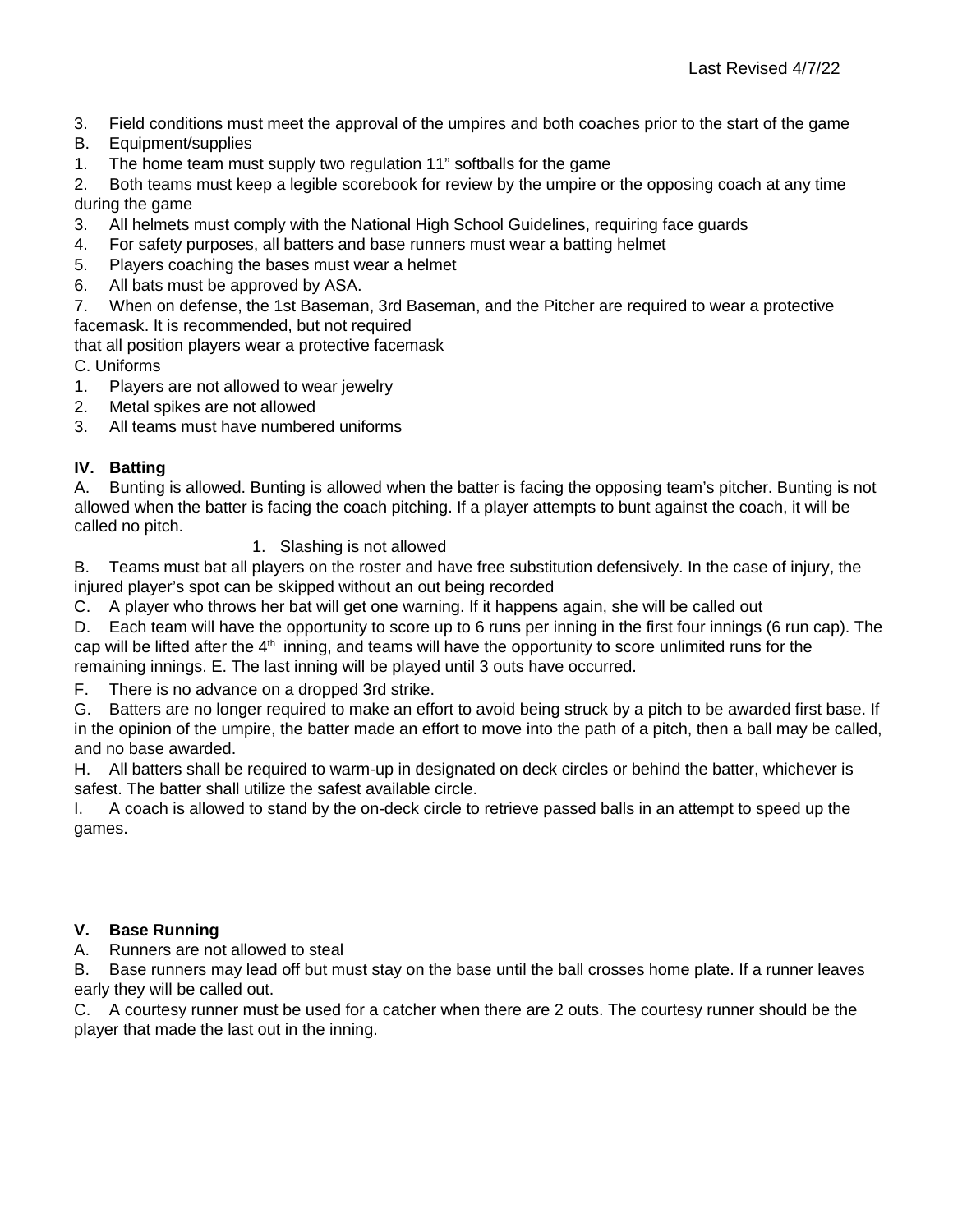### **Base Running Cont.**

D. When there is a play at any base the runner must either slide or avoid contact by stepping around the defensive player. It is not mandatory that a base runner must slide. The runner will be called out if in the opinion of the umpire the runner intentionally collides with the defensive player. Headfirst sliding is not allowed, violation of the headfirst slide rule will result in the umpire issuing a warning to both teams. Any subsequent violations by either team will result in the base runner being called out. Players are allowed to dive headfirst back to a base they have reached or already occupied.

E. There will be NO Infield Fly Rule.

F. When any infielder attempts to return the ball to the pitcher, and the pitcher is in the circle, play will be considered over and runners must stay at the base they currently occupy.

#### **VI. Coaches**

A. Coaches are in charge of scorekeeping.

B. The league will keep rules posted on a website and each community is responsible to promote parental knowledge of league rules.

C. A coaching staff will be limited to no more than 3 coaches with an additional scorekeeper. Only team members and coaches are allowed in the dugout or on the field during a game.

#### **VII. Sportsmanship**

A. Unsportsmanlike conduct by players, spectators or coaches will not be tolerated

1. Repeated occurrences will result in the ejections of the player, spectator and/or coach involved in the disturbance

B. Players ejected from a game will also have to sit out the very next game as a disciplinary measure.

C. Parents are not allowed on the field unless a coach has requested their assistance.

- D. Fans are not allowed to sit directly behind home plate.
- E. No swearing or profane language will be tolerated. This will lead to immediate ejection from the game.

F. No throwing of bats, helmets or other equipment in anger. This will lead to immediate ejection from the game.

G. There will be no badgering of a player, umpire or coach! Poor sportsmanship by players, coaches, family members or spectators will lead to ejection from the park and from future games, as well as possible forfeiture of the game.

H. There will be no smoking or chewing tobacco on the playing field, bench, or bench area. Offenders will be removed from the game or bench area. Some communities may not allow tobacco products at their fields and/or facilities. Local ordinances and rules above league rules must be followed.

I. Alcoholic consumption of any kind at a game field will be cause for forfeiture of the game. No Exceptions!

J. THERE WILL BE ZERO TOLERANCE FOR BAD BEHAVIOR!

## **VIII. Pitching**

- A. Any player warming up a pitcher must wear a catcher's mask.
- B. At the umpire's discretion, warm-up pitches between innings will be limited to 5.
- C. Relief pitchers are entitled to 8 warm-up pitches.
- D. Pitchers may pitch a total of 6 consecutive outs per game. A pitcher cannot re-enter the game as a pitcher

once they have been removed. (See exception under Injury) **Pitching Cont.** 

E. Prior to starting the delivery of the pitch, the pitcher must take a position with the pivot foot on, or partially on the surface of the pitching rubber, and the non-pivot foot in contact with or behind the pitching rubber. Both feet must be on the ground within, or partially within the width of the pitching rubber. Once the pitcher is set, the non-pivot foot can step backward, rock backward or move forward, provided the non-pivot foot remains within, or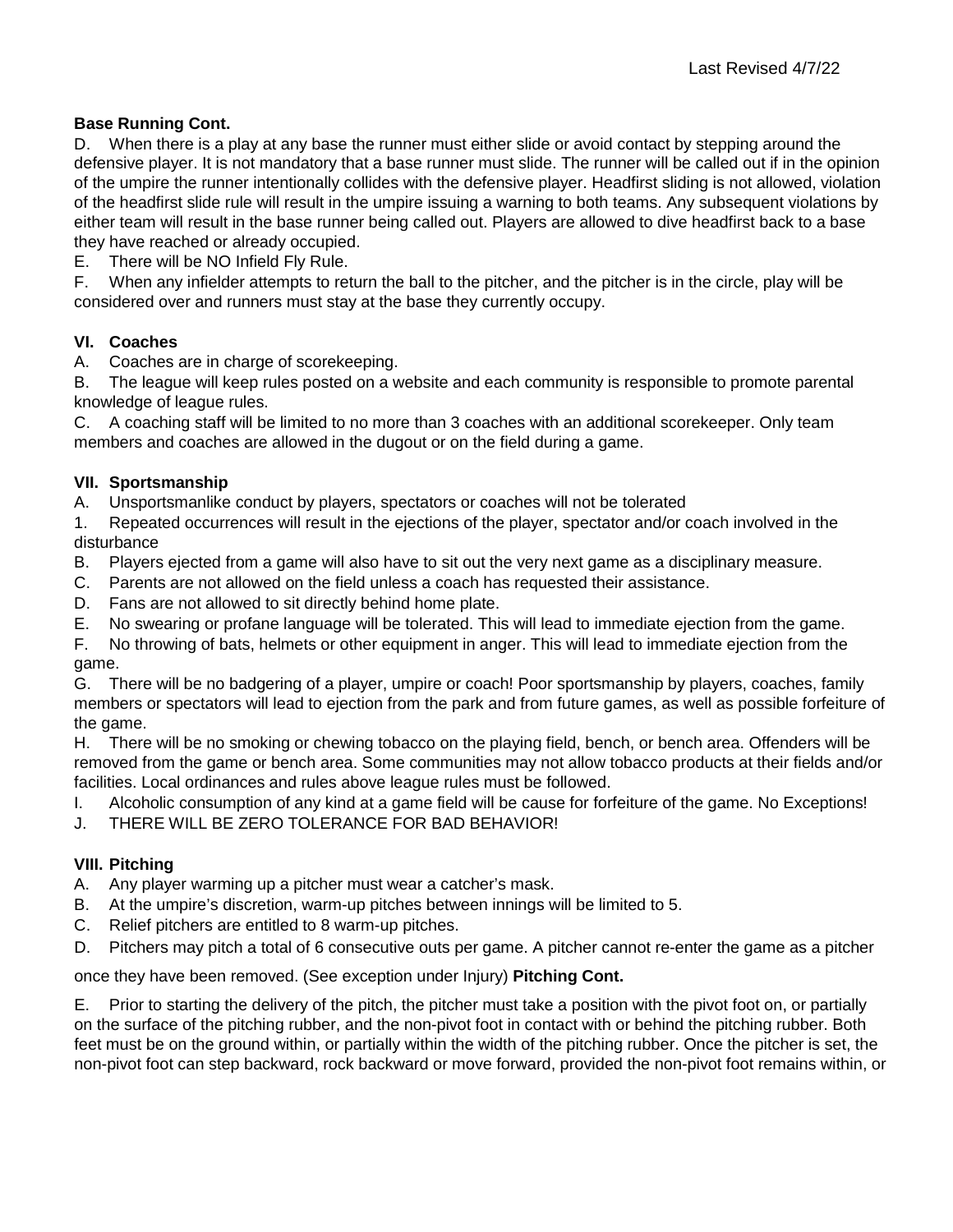partially within the width of the pitching rubber. The pivot foot must maintain contact with the pitching rubber during the entire process of the pitching motion. An illegal pitch will be called if in the judgement of the umpire, the pitcher's non-pivot foot lands outside of the width of the pitching rubber, either during a step backward, or on the step forward as the pitch is delivered.

F. The pitcher's pivot foot must remain on the rubber until the pitching motion has begun and must remain in contact with the ground until the ball has been released from her hand. No crow hopping.

G. The pitch must be underhand. You may use the windmill or whip technique.

H. There will be four balls and three strikes. When ball four (4) is called, play is stopped. The coach of the team batting will come out and pitch. The batter will receive as many strikes as they have left in the count. The umpire will still call strikes and balls when the coach is pitching.

I. When the coach is pitching, he/she needs to start pitching with both feet inside of the circle. The pitcher of the team needs to stay inside the circle and even with the pitching rubber when the coach is pitching.

# **IX. Defensive Positioning**

- A. There will be ten (10) players on the field at a time, including four (4) outfielders.
- B. There must be 4 outfielders at all times, unless the team has less than 10 players available to play.

C. Roving fielders will not be allowed.

## **X. Inclement Weather/Cancellations**

A. All postponed games should be made up as quickly as possible.

B. Both teams must work together to reschedule a cancelled game within 72 hours of the game being cancelled. The rescheduled game should be played within 2 weeks of the cancellation when possible.

C. No game, cancelled due to lack of players, shall be rescheduled if canceled within 24 hours prior to the scheduled game time. These games shall result in a forfeit for the team short of players.

D. If a game is started and not finished due to inclement weather, the game is considered suspended and will be continued from the point where it was suspended on a date and time agreeable to both coaches. No game is to be started over. The pitching rule will remain in effect. 4 innings is considered a complete game if weather forces the completion of a game.

E. Lightning: If the umpire can hear thunder, a lightning strike is possible and teams must be removed from the field of play. Players, coaches, and spectators should seek shelter away from chain link fences, trees, and bleachers. Thirty (30) minutes after the last visible lightning strike or audible thunder, the game can resume.

## **XI. Umpiring**

A. Each home team must provide a qualified umpire for each game. However, 2 umpires are suggested.

B. The official score book will be the home team's scorebook. The home plate umpire should verify the score after each half inning.

C. The umpires have total control of the games. They may stop the game at any time for any reason they see necessary.

D. Umpires will only meet between innings to clarify a rule. Cell phones will only be allowed to check game time and be used for emergencies.

## **XII. Injury**

A. If a player has an injury that causes bleeding, they must leave the game and cannot return until the bleeding has stopped and the injury has been properly treated. If the injured player is the pitcher and must be